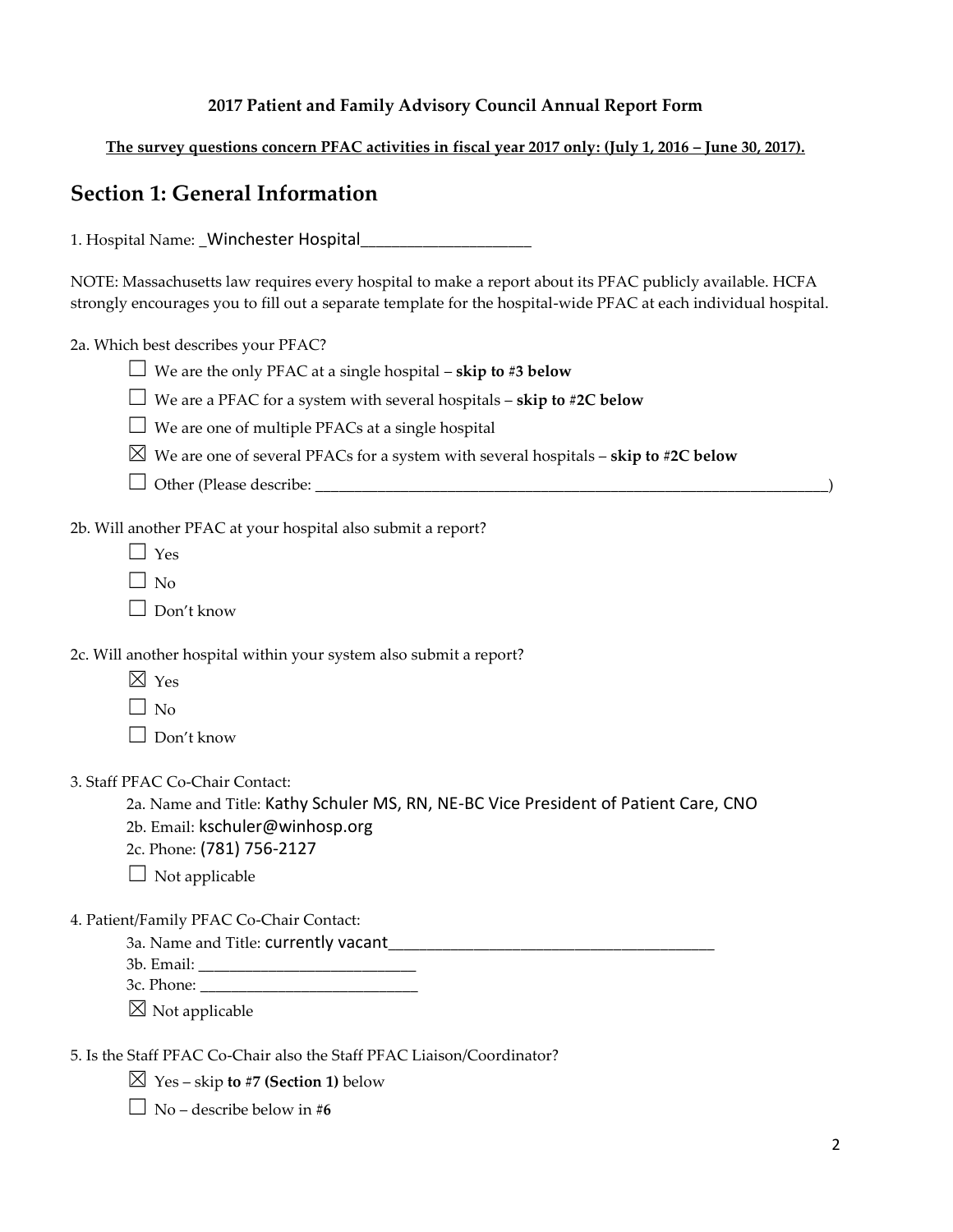6. Staff PFAC Liaison/Coordinator Contact:

| 6a. Name and Title:   |  |
|-----------------------|--|
| 6b. Email:            |  |
| 6c. Phone:            |  |
| $\Box$ Not applicable |  |

# **Section 2: PFAC Organization**

| 7. This year, the PFAC recruited new members through the following approaches (check all that apply): |
|-------------------------------------------------------------------------------------------------------|
| Case managers/care coordinators                                                                       |
| Community based organizations                                                                         |
| Community events                                                                                      |
| Facebook, Twitter, and other social media                                                             |
| Hospital banners and posters                                                                          |
| $\boxtimes$ Hospital publications                                                                     |
| Houses of worship/religious organizations                                                             |
| Patient satisfaction surveys                                                                          |
| Promotional efforts within institution to patients or families                                        |
| $\boxtimes$ Promotional efforts within institution to providers or staff                              |
| Recruitment brochures                                                                                 |
| $\boxtimes$ Word of mouth/through existing members                                                    |
| Other (Please describe: __________                                                                    |
| N/A - we did not recruit new members in FY 2017                                                       |

### **8. Total number of staff members on the PFAC: \_**5**\_\_ .**

**9. Total number of patient or family member advisors on the PFAC: \_**8**\_\_.** 

| 10. The name of the hospital department supporting the PFAC is: Nursing Administration _ |  |  |  |  |
|------------------------------------------------------------------------------------------|--|--|--|--|
|------------------------------------------------------------------------------------------|--|--|--|--|

**11. The hospital position of the PFAC Staff Liaison/Coordinator is** Vice President of Patient Care, CNO**\_**

| 12. The hospital provides the following for PFAC members to encourage their participation in meetings |  |
|-------------------------------------------------------------------------------------------------------|--|
| (check all that apply):                                                                               |  |

□ Annual gifts of appreciation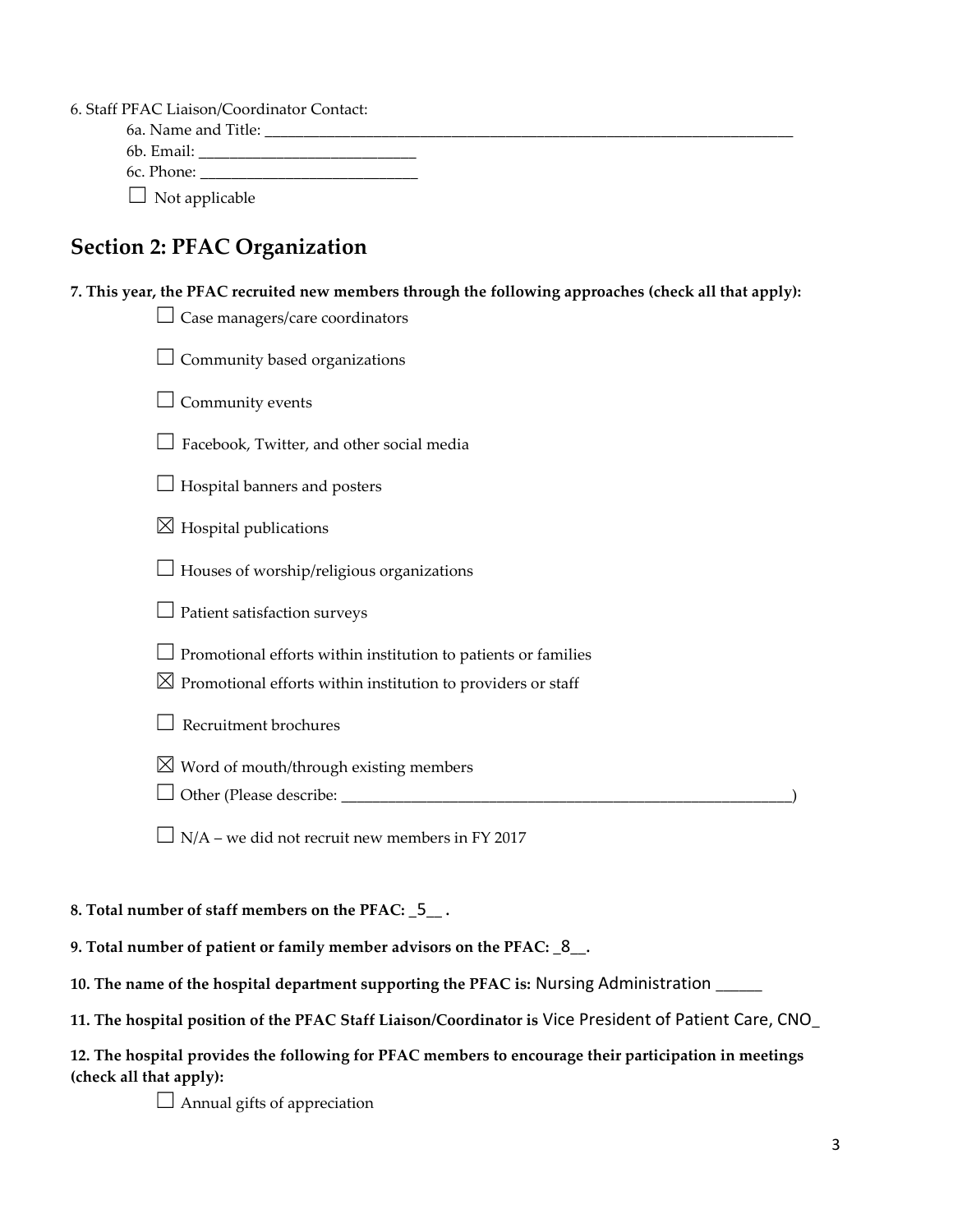| Assistive services for those with disabilities                         |
|------------------------------------------------------------------------|
| $\boxtimes$ Conference call phone numbers or "virtual meeting" options |
| $\boxtimes$ Meetings outside 9am-5pm office hours                      |
| $\boxtimes$ Parking, mileage, or meals                                 |
| $\boxtimes$ Payment for attendance at annual PFAC conference           |
| $\perp$ Payment for attendance at other conferences or trainings       |
| $\Box$ Provision/reimbursement for child care or elder care            |
| Stipends                                                               |
| Translator or interpreter services                                     |
| $\boxtimes$ Other (Please describe: dinner served at meetings)         |
| N/A                                                                    |

# **Section 3: Community Representation**

**The PFAC regulations require that patient and family members in your PFAC be "representative of the community served by the hospital." If you are not sure how to answer the following questions, contact your community relations office or check "don't know."**

**13. Our hospital's catchment area is geographically defined as: \_**Northwest of Boston**\_\_\_\_\_\_\_\_\_\_\_\_\_\_\_\_\_\_\_\_\_**

☐ Don't know

**14. Tell us about racial and ethnic groups in these areas (please provide percentages; if you are unsure of the percentages check "don't know"):**

|                                    | <b>RACE</b>                                       |               |                                                                |                                                               |               |               |                                                      |               |
|------------------------------------|---------------------------------------------------|---------------|----------------------------------------------------------------|---------------------------------------------------------------|---------------|---------------|------------------------------------------------------|---------------|
|                                    | $\%$<br>American<br>Indian or<br>Alaska<br>Native | $\%$<br>Asian | $\frac{0}{0}$<br>Black or<br>African<br>America<br>$\mathbf n$ | $\%$<br>Native<br>Hawaiian<br>or other<br>Pacific<br>Islander | $\%$<br>White | $\%$<br>Other | $\%$<br>Hispanic,<br>Latino, or<br>Spanish<br>origin |               |
| 14a. Our defined<br>catchment area | $\mathbf 0$                                       | 9             | 6                                                              | 0                                                             | 76            | 4             | 5                                                    | Don't<br>know |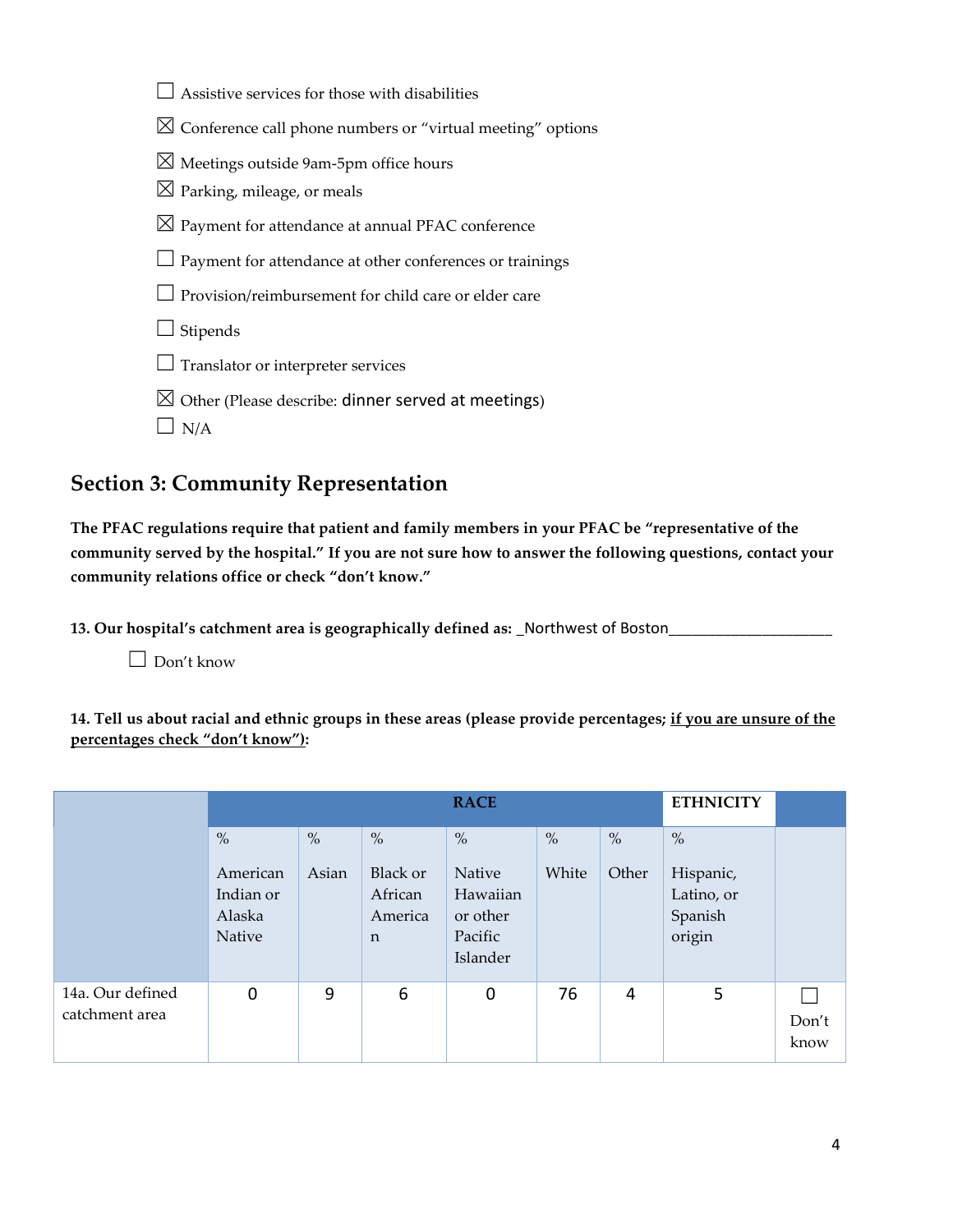| 14b. Patients the<br>hospital provided<br>care to in FY 2017 | 0.08 | 2.73 | 2.48 | .0002 | 90.71 | 3.99 | Don't<br>know |
|--------------------------------------------------------------|------|------|------|-------|-------|------|---------------|
| 14c. The PFAC<br>patient and family<br>advisors in FY 2017   | 0    |      | 0    | 0     | 100   | 0    | Don't<br>know |

**15. Tell us about languages spoken in these areas (please provide percentages; if you are unsure of the percentages select "don't know"):**

|                                                              | <b>Limited English Proficiency</b><br>(LEP) |                      |
|--------------------------------------------------------------|---------------------------------------------|----------------------|
|                                                              | $\frac{0}{0}$                               |                      |
| 15a. Patients the hospital<br>provided care to in FY<br>2017 | 4.2                                         | $\Box$ Don't<br>know |
| 15b. PFAC patient and<br>family advisors in FY2017           | 0%                                          | Don't<br>know        |

**15c. What percentage of patients that the hospital provided care to in FY 2017 spoke the following as their primary language?**

|                | $\frac{0}{0}$ |
|----------------|---------------|
| Spanish        | 0.67          |
| Portuguese     | 0.55          |
| Chinese        | 0.36          |
| Haitian Creole | 0.22          |
| Vietnamese     | 0.12          |
| Russian        | 0.15          |
| French         | 0.03          |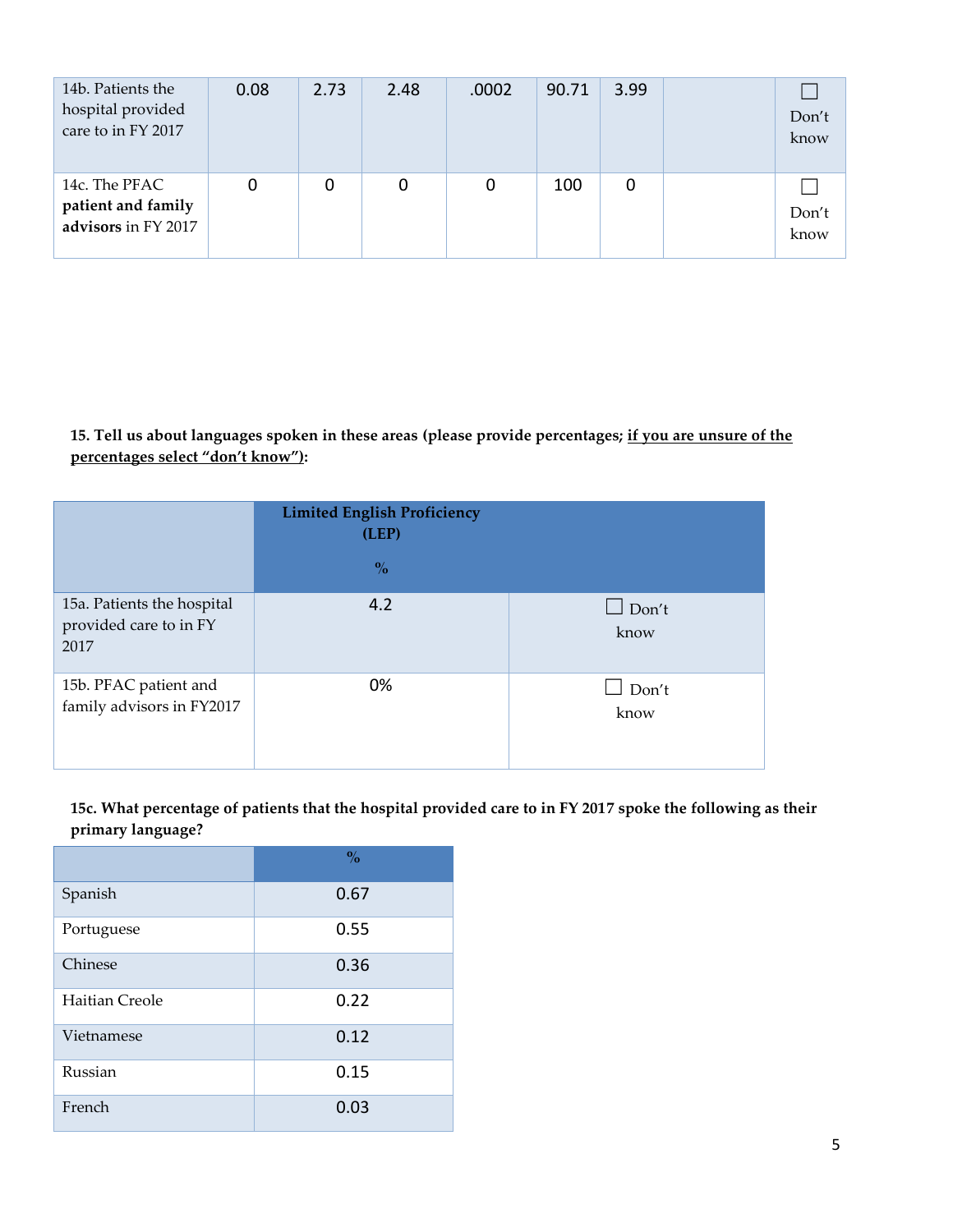| Mon-Khmer/Cambodian |      |
|---------------------|------|
| Italian             | 0.42 |
| Arabic              | 0.14 |
| Albanian            | 0.02 |
| Cape Verdean        |      |

 $\Box$  Don't know

**15d. In FY 2017, what percentage of PFAC patient and family advisors spoke the following as their primary language?**

|                     | $\frac{0}{0}$ |
|---------------------|---------------|
| Spanish             | 0%            |
| Portuguese          | 0%            |
| Chinese             | 0%            |
| Haitian Creole      | 0%            |
| Vietnamese          | 0%            |
| Russian             | 0%            |
| French              | 0%            |
| Mon-Khmer/Cambodian | 0%            |
| Italian             | 0%            |
| Arabic              | 0%            |
| Albanian            | 0%            |
| Cape Verdean        | 0%            |

☐ Don't know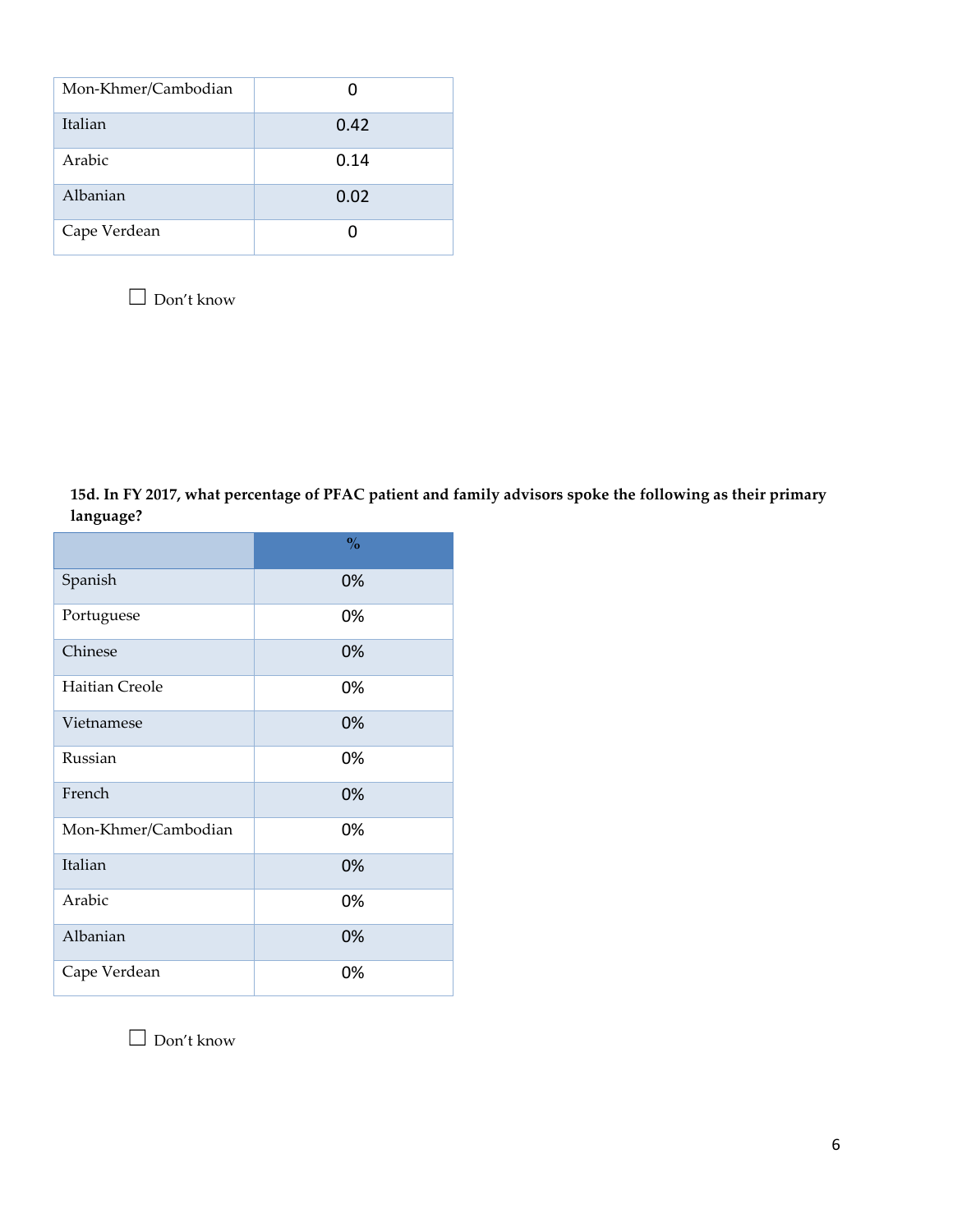### **16. The PFAC is undertaking the following activities to ensure appropriate representation of our membership in comparison to our patient population or catchment area:**

**\_**While selecting advisors for our PFAC we would preferentially select, and, if needed, expand the PFAC size to include advisors that represented cultural diversity. Hospital leaders have been requested to proactively watch for patients that represent diversity that might be interested in joining the PFAC and to refer them to one of the PFAC staff members.

*Continued…*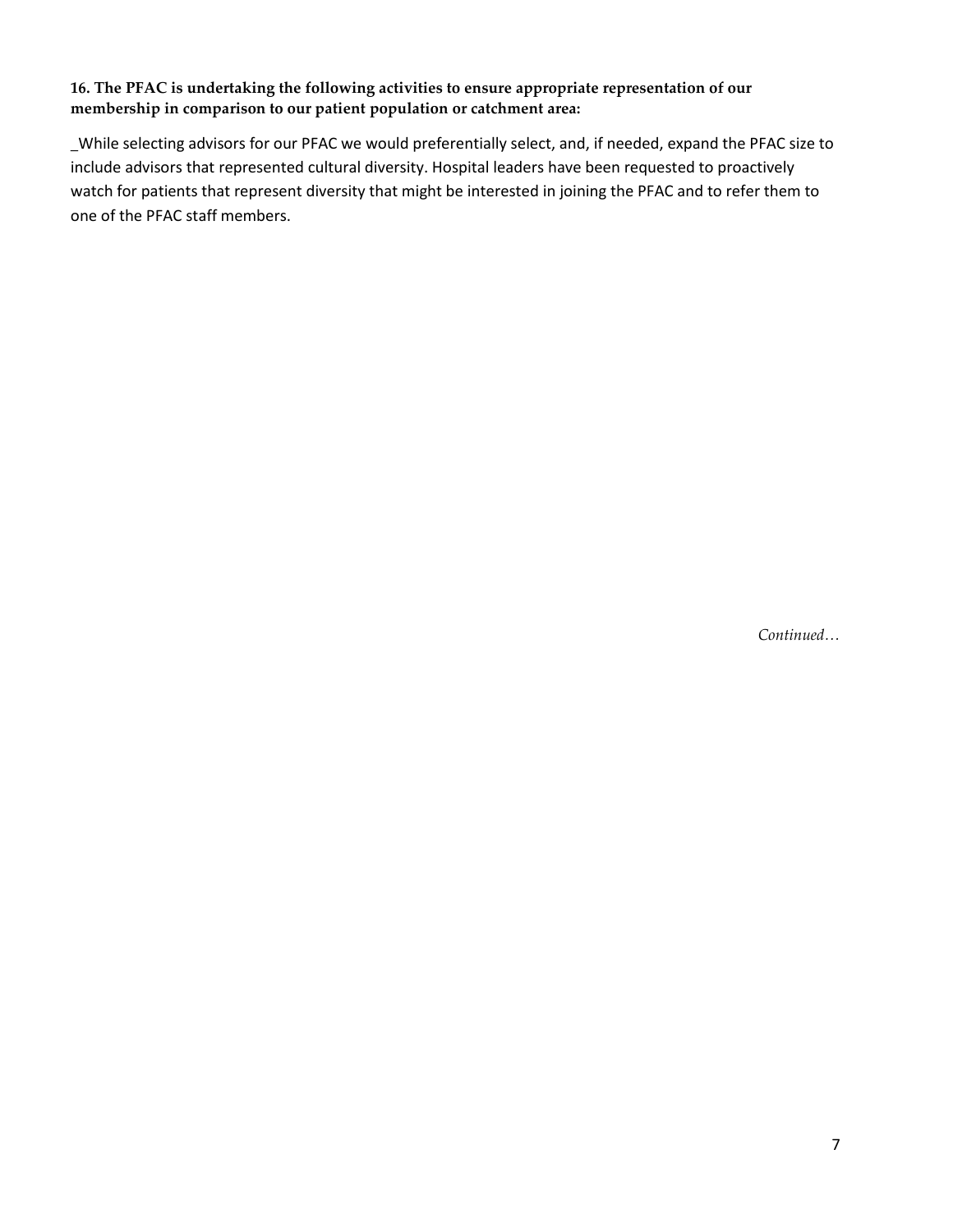# **Section 4: PFAC Operations**

|  |  |  | 17. Our process for developing and distributing agendas for the PFAC meetings (choose): |  |
|--|--|--|-----------------------------------------------------------------------------------------|--|
|--|--|--|-----------------------------------------------------------------------------------------|--|

 $\Box$  Staff develops the agenda and sends it out prior to the meeting

- $\Box$  Staff develops the agenda and distributes it at the meeting
- $\Box$  PFAC members develop the agenda and send it out prior to the meeting
- $\Box$  PFAC members develop the agenda and distribute it at the meeting
- $\boxtimes$  PFAC members and staff develop agenda together and send it out prior to the meeting. (Please describe below in **#17a**)
- □ PFAC members and staff develop agenda together and distribute it at the meeting. (Please describe below in #**17a**)
- ☐ Other process (Please describe below in #**17b**)
- $\Box$  N/A the PFAC does not use agendas

**17a. If staff and PFAC members develop the agenda together, please describe the process:** 

**\_**At each meeting the PFAC is asked about topics they would like to discuss the agenda is finalized by staff after the meeting and distributed.

**\_\_\_\_\_\_\_\_\_\_\_\_\_\_\_\_\_\_\_\_\_\_\_\_\_\_\_\_\_\_\_\_\_\_\_\_\_\_\_\_\_\_\_\_\_\_\_\_\_\_\_\_\_\_\_\_\_\_\_\_\_\_\_\_\_\_\_\_\_\_\_\_\_\_\_\_\_\_\_\_\_\_\_\_\_\_**

**\_\_\_\_\_\_\_\_\_\_\_\_\_\_\_\_\_\_\_\_\_\_\_\_\_\_\_\_\_\_\_\_\_\_\_\_\_\_\_\_\_\_\_\_\_\_\_\_\_\_\_\_\_\_\_\_\_\_\_\_\_\_\_\_\_\_\_\_\_\_\_\_\_\_\_\_\_\_\_\_\_\_\_\_\_\_**

**\_\_\_\_\_\_\_\_\_\_\_\_\_\_\_\_\_\_\_\_\_\_\_\_\_\_\_\_\_\_\_\_\_\_\_\_\_\_\_\_\_\_\_\_\_\_\_\_\_\_\_\_\_\_\_\_\_\_\_\_\_\_\_\_\_\_\_\_\_\_\_\_\_\_\_\_\_\_\_\_\_\_\_\_\_\_**

**17b. If other process, please describe:**

### **18. The PFAC goals and objectives for 2017 were: (check the best choice):**

- $\Box$  Developed by staff alone
- $\Box$  Developed by staff and reviewed by PFAC members
- $\Box$  Developed by PFAC members and staff
- $\boxtimes$  N/A we did not have goals for FY 2017 **Skip to #20**

**19. The PFAC had the following goals and objectives for 2017:** 

**\_**We did not establish specific goals for the year.**\_\_\_\_\_\_\_\_\_\_\_\_\_\_\_\_\_\_\_\_\_\_\_\_\_\_\_\_\_\_\_\_\_\_\_\_\_\_\_**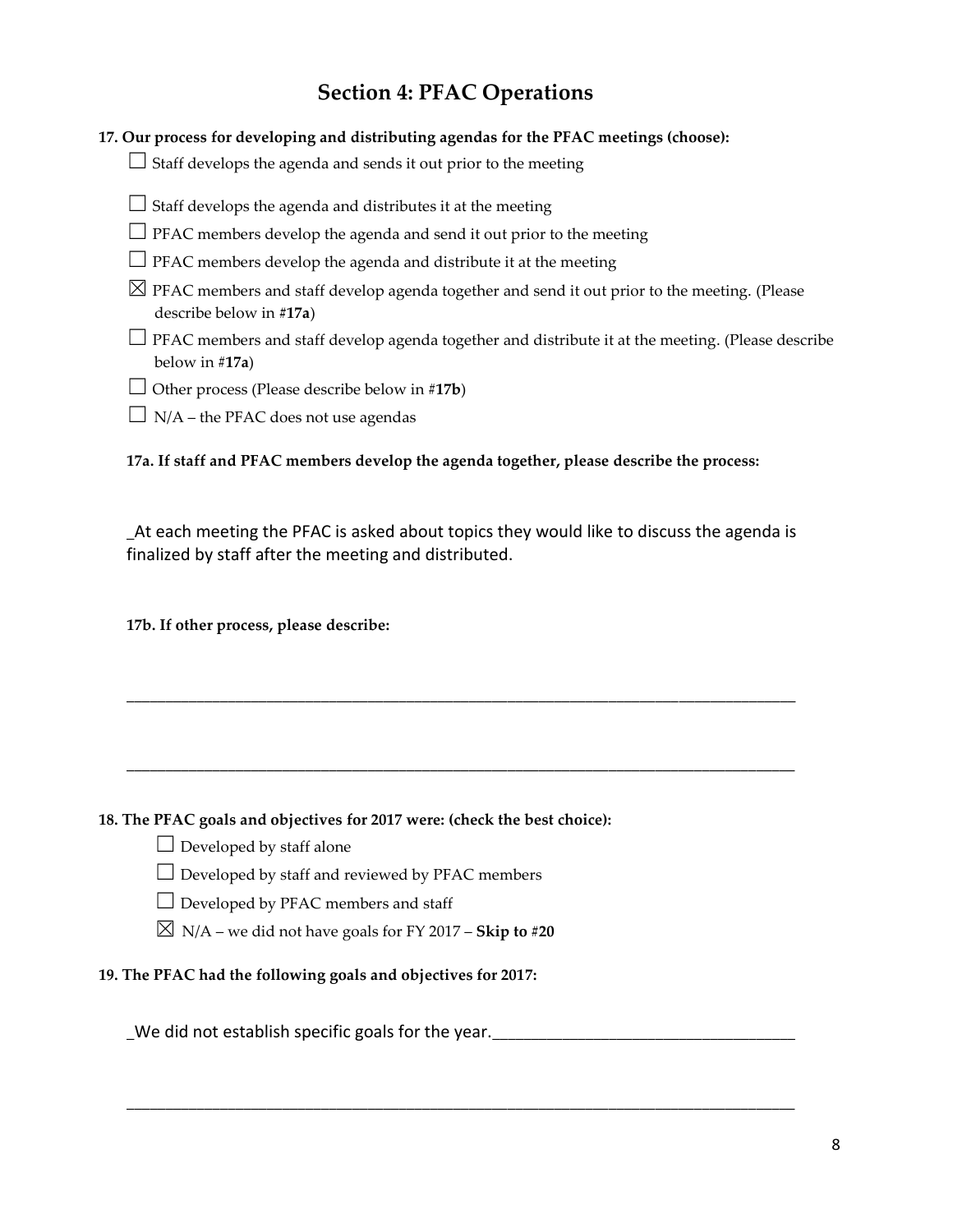| 20. Please list any subcommittees that your PFAC has established: |  |  |  |  |
|-------------------------------------------------------------------|--|--|--|--|
|-------------------------------------------------------------------|--|--|--|--|

| none and the state of the state of the state of the state of the state of the state of the state of the state |
|---------------------------------------------------------------------------------------------------------------|
|                                                                                                               |
|                                                                                                               |
|                                                                                                               |
| 21. How does the PFAC interact with the hospital Board of Directors (check all that apply):                   |
| $\boxtimes$ PFAC submits annual report to Board                                                               |
| $\Box$ PFAC submits meeting minutes to Board                                                                  |
| Action items or concerns are part of an ongoing "Feedback Loop" to the Board                                  |
| $\Box$ PFAC member(s) attend(s) Board meetings                                                                |
| $\Box$ Board member(s) attend(s) PFAC meetings                                                                |
| $\Box$ PFAC member(s) are on board-level committee(s)                                                         |
|                                                                                                               |
| N/A - the PFAC does not interact with the Hospital Board of Directors                                         |

### **22. Describe the PFAC's use of email, listservs, or social media for communication:**

Call to meeting notices, agendas and minutes are sent to PFAC members by email.**\_\_\_\_\_\_\_\_\_**

**\_\_\_\_\_\_\_\_\_\_\_\_\_\_\_\_\_\_\_\_\_\_\_\_\_\_\_\_\_\_\_\_\_\_\_\_\_\_\_\_\_\_\_\_\_\_\_\_\_\_\_\_\_\_\_\_\_\_\_\_\_\_\_\_\_\_\_\_\_\_\_\_\_\_\_\_\_\_\_\_\_\_\_\_\_\_\_\_\_\_**

 $\Box$  N/A – We don't communicate through these approaches

## **Section 5: Orientation and Continuing Education**

**23. Number of new PFAC members this year: \_**2 new staff members**\_\_\_**

### **24. Orientation content included (check all that apply):**

☐ "Buddy program" with experienced members

☐ Check-in or follow-up after the orientation

 $\Box$  Concepts of patient- and family-centered care (PFCC)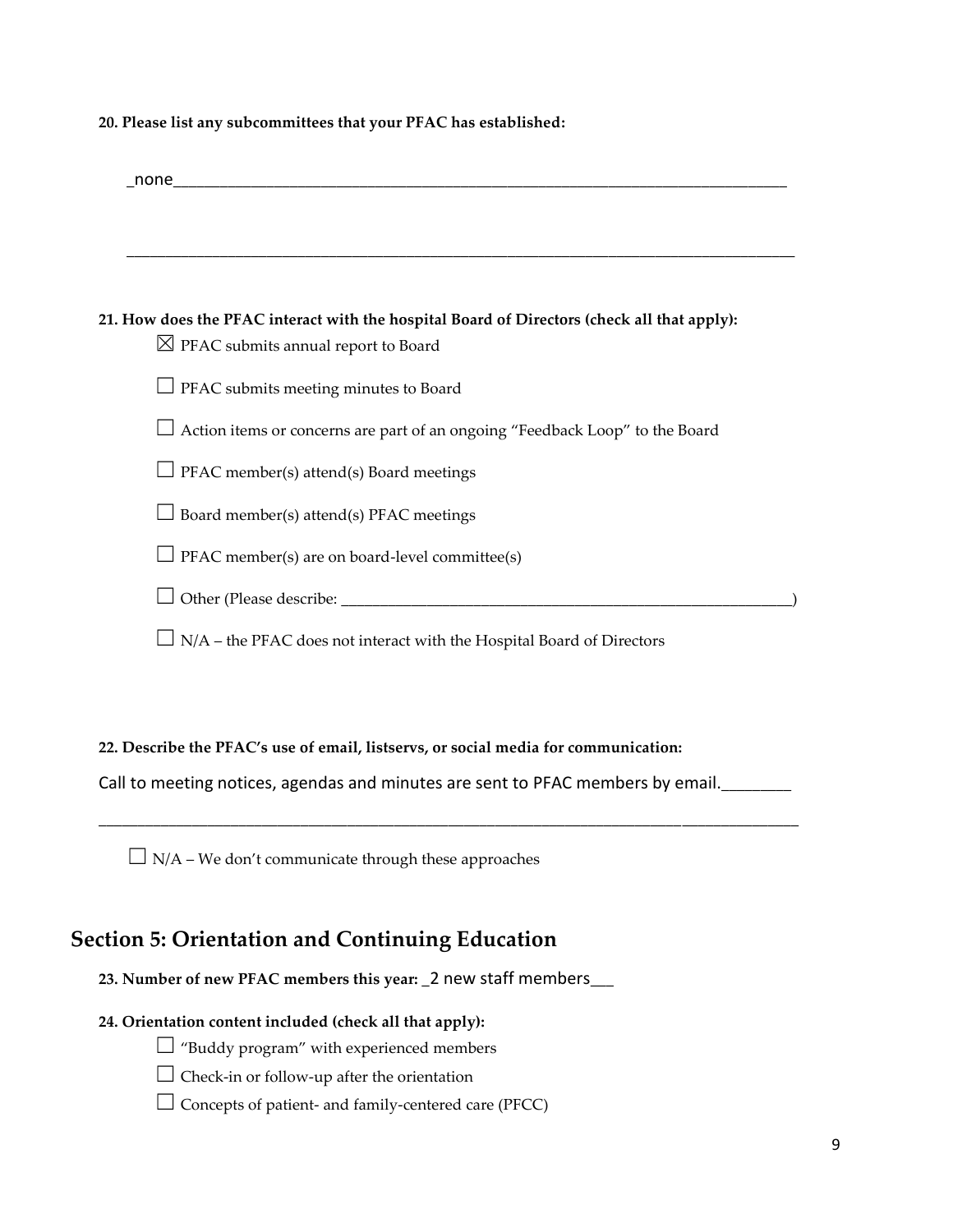| $\boxtimes$ General hospital orientation |  |
|------------------------------------------|--|
|------------------------------------------|--|

- $\Box$  Health care quality and safety
- $\Box$  History of the PFAC
- $\Box$  Hospital performance information
- $\Box$  Immediate "assignments" to participate in PFAC work
- $\Box$  Information on how PFAC fits within the organization's structure
- $\Box$  In-person training
- $\Box$  Massachusetts law and PFACs
- $\Box$  Meeting with hospital staff
- $\Box$  Patient engagement in research
- $\Box$  PFAC policies, member roles and responsibilities
- $\Box$  Skills training on communication, technology, and meeting preparation
- ☐ Other (Please describe below in #**24a**)
- $\Box$  N/A the PFAC members do not go through a formal orientation process

**\_\_\_\_\_\_\_\_\_\_\_\_\_\_\_\_\_\_\_\_\_\_\_\_\_\_\_\_\_\_\_\_\_\_\_\_\_\_\_\_\_\_\_\_\_\_\_\_\_\_\_\_\_\_\_\_\_\_\_\_\_\_\_\_\_\_\_\_\_\_\_\_\_\_\_\_\_\_\_\_\_\_\_\_\_\_**

**\_\_\_\_\_\_\_\_\_\_\_\_\_\_\_\_\_\_\_\_\_\_\_\_\_\_\_\_\_\_\_\_\_\_\_\_\_\_\_\_\_\_\_\_\_\_\_\_\_\_\_\_\_\_\_\_\_\_\_\_\_\_\_\_\_\_\_\_\_\_\_\_\_\_\_\_\_\_\_\_\_\_\_\_\_\_**

**\_\_\_\_\_\_\_\_\_\_\_\_\_\_\_\_\_\_\_\_\_\_\_\_\_\_\_\_\_\_\_\_\_\_\_\_\_\_\_\_\_\_\_\_\_\_\_\_\_\_\_\_\_\_\_\_\_\_\_\_\_\_\_\_\_\_\_\_\_\_\_\_\_\_\_\_\_\_\_\_\_\_\_\_\_\_**

### **24a. If other, describe:**

### **25. The PFAC received training on the following topics:**

- $\Box$  Concepts of patient- and family-centered care (PFCC)
- $\boxtimes$  Health care quality and safety measurement
- $\Box$  Health literacy
- $\Box$  A high-profile quality issue in the news in relation to the hospital (e.g. simultaneous surgeries,

treatment of VIP patients, mental/behavioral health patient discharge, etc.)

- $\boxtimes$  Hospital performance information
	- Patient engagement in research
- $\Box$  Types of research conducted in the hospital
- ☐ Other (Please describe below in **#25a**)
- $\Box$  N/A the PFAC did not receive training

#### **25a. If other, describe:**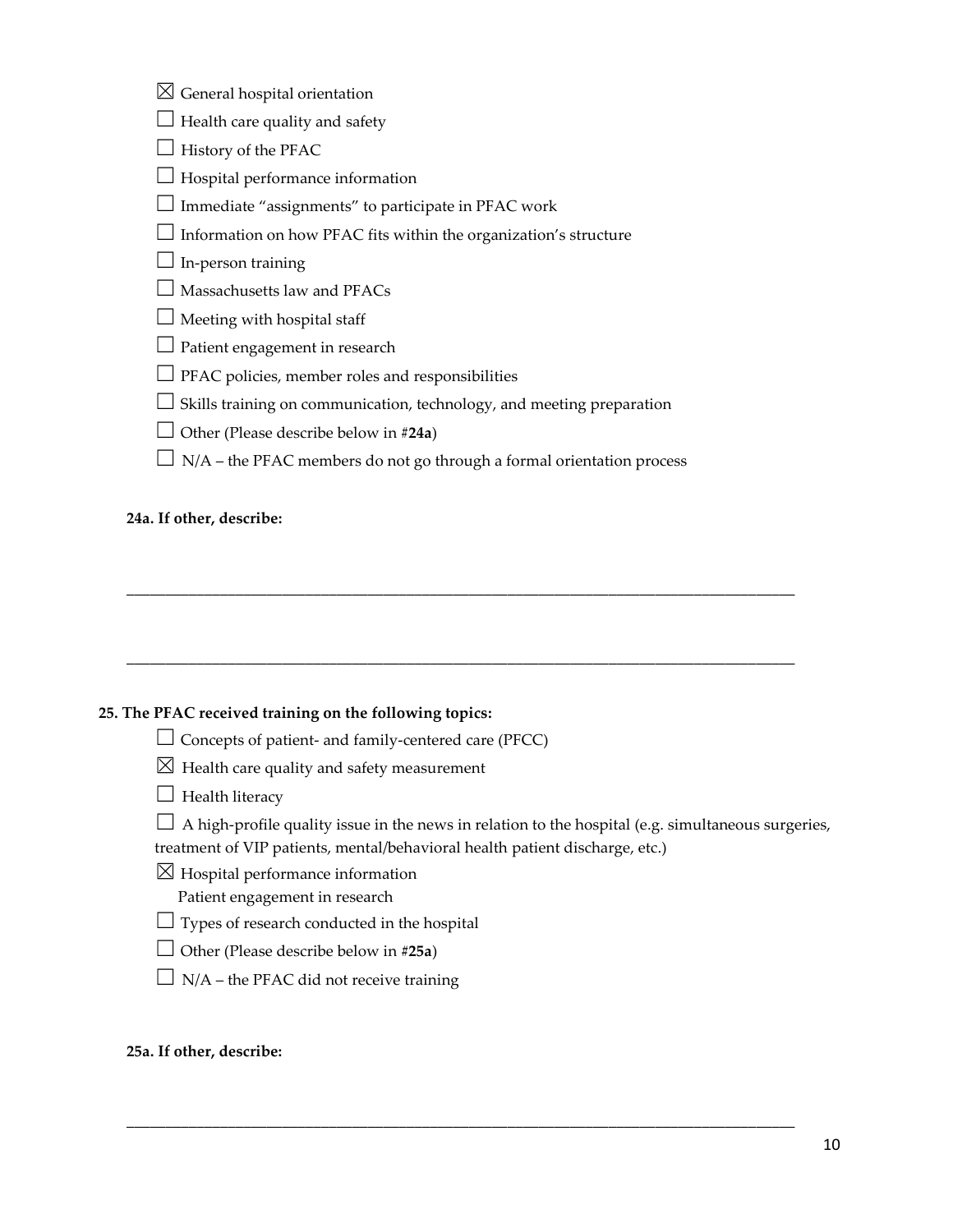*Continued…*

# **Section 6: FY 2017 PFAC Impact and Accomplishments**

## **The following information only concerns PFAC activities in the fiscal year 2017.**

## **26. The five greatest accomplishments of the PFAC were:**

| Accomplishment                                                               | Idea came from (choose<br>one)                        | PFAC role can be best<br>described as (choose one) |
|------------------------------------------------------------------------------|-------------------------------------------------------|----------------------------------------------------|
| 26a. Accomplishment 1:                                                       | Patient/family<br>$\boxtimes$<br>advisors of the PFAC | Being informed about<br>topic                      |
| <b>Explored the topic of patients in</b><br>'observation status' and advised | Department,                                           | $\boxtimes$ Providing feedback or                  |
| the hospital on how to best                                                  | committee, or unit that                               | perspective                                        |
| approach patients to explain                                                 | requested PFAC input                                  | $\boxtimes$ Discussing and influencing             |
| status and implications.                                                     |                                                       | decisions/agenda<br>Leading/co leading             |
| 26b. Accomplishment 2:                                                       | Patient/family                                        | Being informed about                               |
| Discussed the hospitals process                                              | advisors of the PFAC                                  | topic                                              |
| for tracking patient belongings.                                             | $\boxtimes$ Department,                               | $\boxtimes$ Providing feedback or                  |
| PFAC provided feedback on                                                    | committee, or unit that                               | perspective                                        |
| posting signs indicating that the                                            | requested PFAC input                                  | $\boxtimes$ Discussing and influencing             |
| patient has glasses, dentures or<br>a hearing aid. With the new              |                                                       | decisions/agenda                                   |
| process and following the PFAC                                               |                                                       | Leading/co leading                                 |
| advice the hospital has seen a                                               |                                                       |                                                    |
| marked decrease in lost                                                      |                                                       |                                                    |

**\_\_\_\_\_\_\_\_\_\_\_\_\_\_\_\_\_\_\_\_\_\_\_\_\_\_\_\_\_\_\_\_\_\_\_\_\_\_\_\_\_\_\_\_\_\_\_\_\_\_\_\_\_\_\_\_\_\_\_\_\_\_\_\_\_\_\_\_\_\_\_\_\_\_\_\_\_\_\_\_\_\_\_\_\_\_**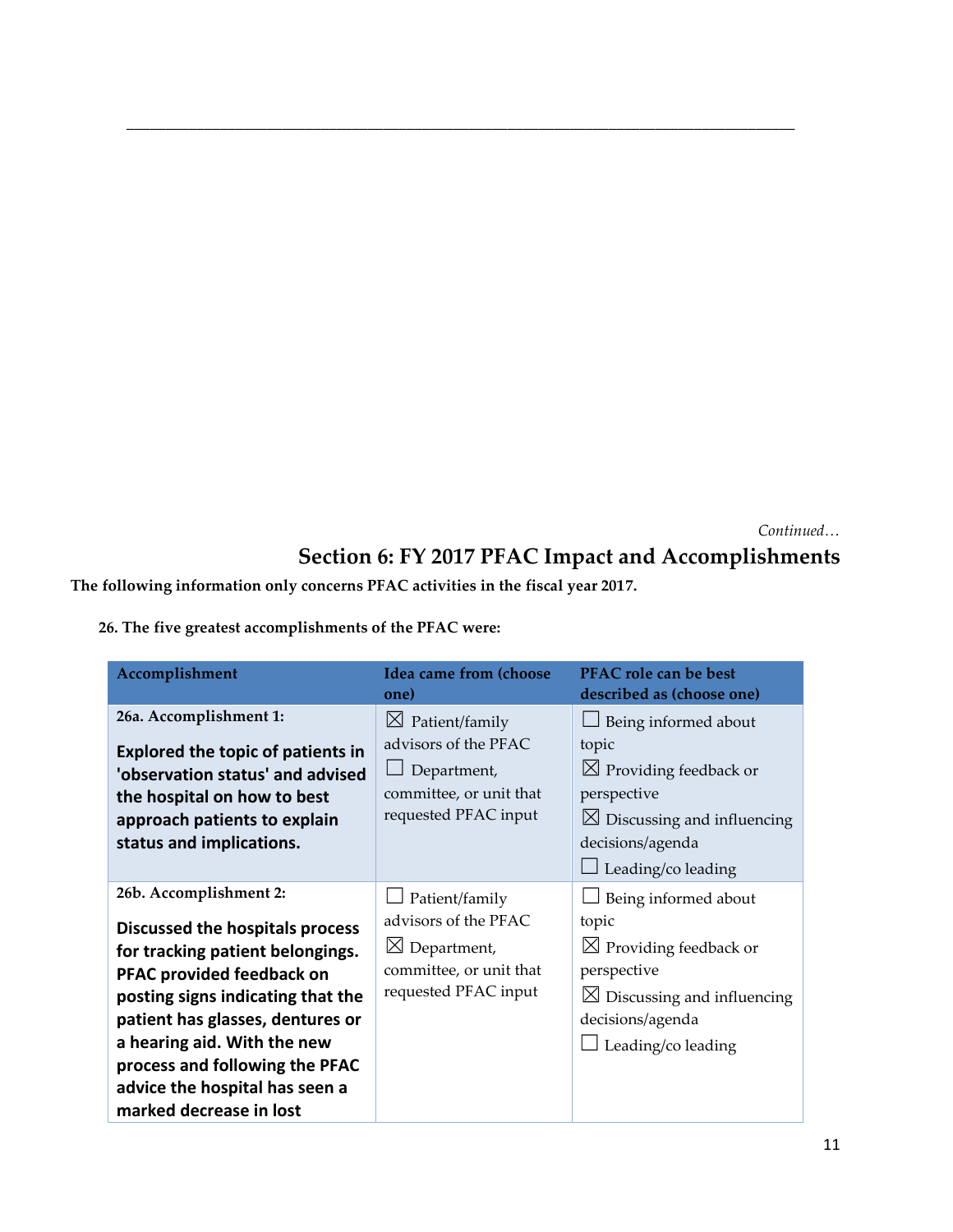| belongings.                                                                                                                                   |                                                                                                            |                                                                                                                                                       |
|-----------------------------------------------------------------------------------------------------------------------------------------------|------------------------------------------------------------------------------------------------------------|-------------------------------------------------------------------------------------------------------------------------------------------------------|
| 26c. Accomplishment 3:<br>Presented the status of the<br>Lahey affiliation and impact on<br>Winchester Hospital to PFAC                       | x Patient/family advisors<br>of the PFAC<br>Department,<br>committee, or unit that<br>requested PFAC input | x Being informed about topic<br>x Providing feedback or<br>perspective<br>Discussing and influencing<br>decisions/agenda<br>Leading/co leading        |
| 26d. Accomplishment 4:<br>Presented information on the<br>proposed affiliation with BI, Mt<br>Auburn, Anna Jaques and Lahey<br>Health System. | x Patient/family advisors<br>of the PFAC<br>Department,<br>committee, or unit that<br>requested PFAC input | X Being informed about topic<br>X Providing feedback or<br>perspective<br>Discussing and influencing<br>decisions/agenda<br>Leading/co leading        |
| 26e. Accomplishment 5:                                                                                                                        | Patient/family<br>advisors of the PFAC<br>Department,<br>committee, or unit that<br>requested PFAC input   | Being informed about<br>topic<br>$\perp$ Providing feedback or<br>perspective<br>Discussing and influencing<br>decisions/agenda<br>Leading/co leading |

**27. The five greatest challenges the PFAC had in FY 2017:**

**27a. Challenge 1: Recruitment. This year we experienced turnover of both staff and advisors to the PFAC. Recruiting new members is challenging. Recruiting PFAC advisors who represent more cultural, geographic or healthcare interaction diversity has also been challenging.** 

**27b. Challenge 2: Consistent with hospital policy, flu vaccinations are mandatory for all PFAC members (required for all employees, medical staff and volunteers) two PFAC members elected not to receive flu vaccines and so were only able to participate in meetings via conference calls.** 

**27c. Challenge 3:**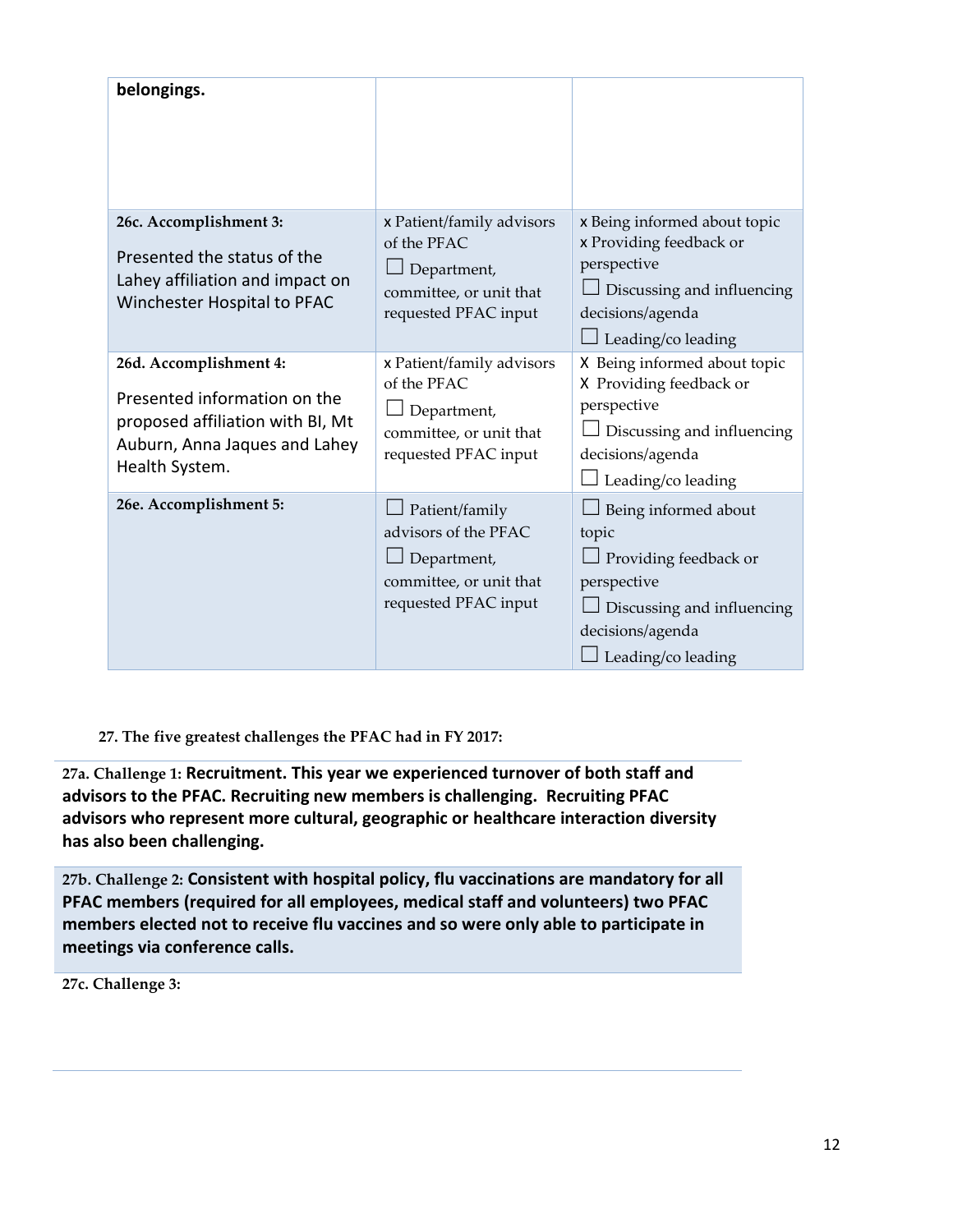**27d. Challenge 4:**

**27e. Challenge 5:**

 $\Box$  N/A – we did not encounter any challenges in FY 2017

*Continued…*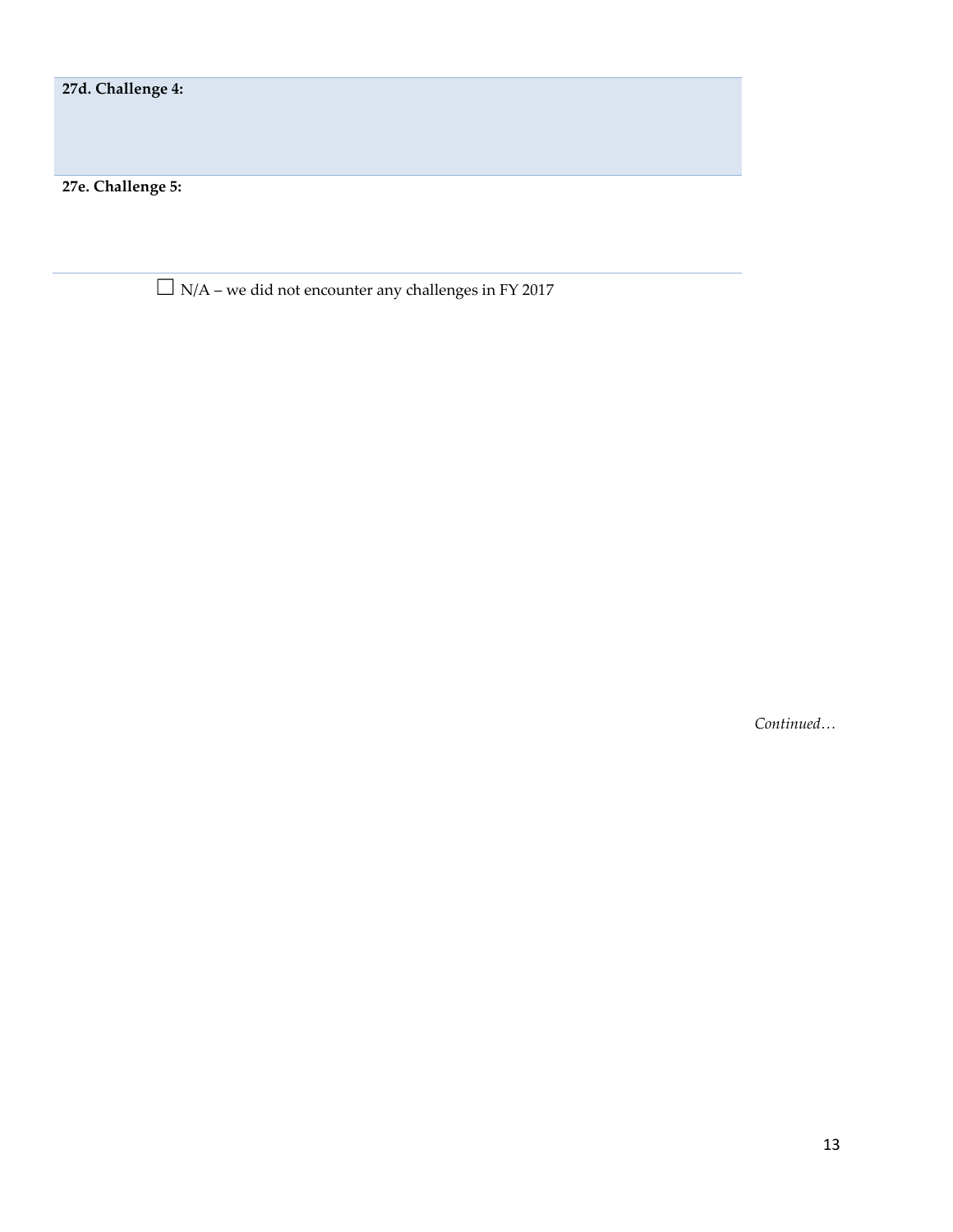## **28. The PFAC members serve on the following hospital-wide committees, projects, task forces, work groups, or Board committees:**

| Behavioral Health/Substance Use                                 |
|-----------------------------------------------------------------|
| Bereavement                                                     |
| <b>Board of Directors</b>                                       |
| Care Transitions                                                |
| Code of Conduct                                                 |
| <b>Community Benefits</b>                                       |
| Critical Care                                                   |
| <b>Culturally Competent Care</b>                                |
| Discharge Delays                                                |
| Diversity & Inclusion                                           |
| Drug Shortage                                                   |
| Eliminating Preventable Harm                                    |
| Emergency Department Patient/Family Experience Improvement      |
| Ethics                                                          |
| Institutional Review Board (IRB)                                |
| Lesbian, Gay, Bisexual, and Transgender (LGBT) - Sensitive Care |
| <b>Patient Care Assessment</b>                                  |
| <b>Patient Education</b>                                        |
| Patient and Family Experience Improvement                       |
| Pharmacy Discharge Script Program                               |
| Quality and Safety<br>$\boxtimes$                               |
| Quality/Performance Improvement                                 |
| <b>Surgical Home</b>                                            |
| Other (Please describe: _                                       |
| N/A - the PFAC members do not serve on these - Skip to #30      |

### **29. How do members on these hospital-wide committees or projects report back to the PFAC about their work?**

The member would give a verbal report at the next PFAC meeting.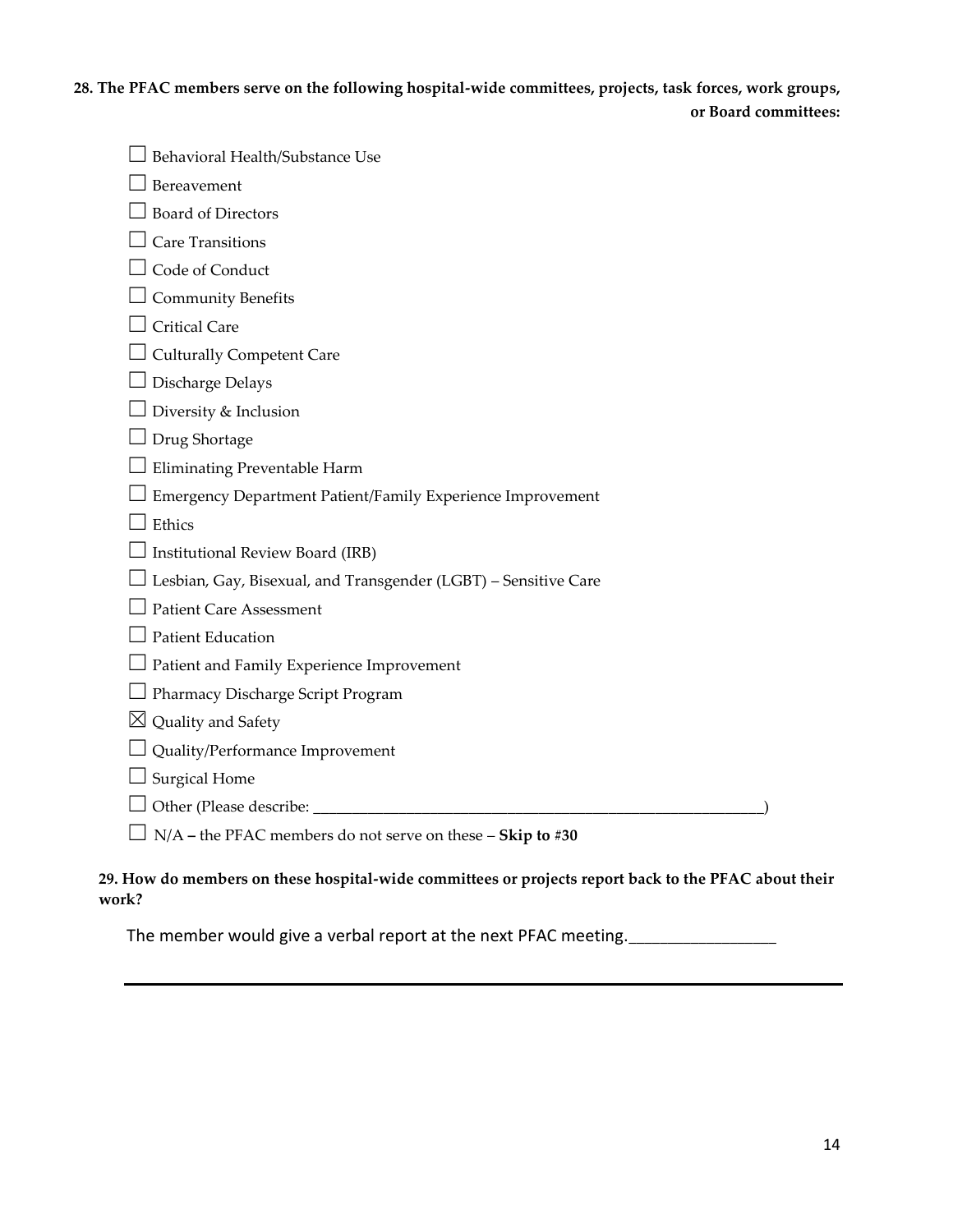#### *Continued…*

**30. The PFAC provided advice or recommendations to the hospital on the following areas mentioned in the Massachusetts law (check all that apply):** 

 $\boxtimes$  Institutional Review Boards

 $\boxtimes$  Patient and provider relationships

 $\boxtimes$  Patient education on safety and quality matters

 $\boxtimes$  Quality improvement initiatives

 $\Box$  N/A – the PFAC did not provide advice or recommendations to the hospital on these areas in FY 2017

### **31. PFAC members participated in the following activities mentioned in the Massachusetts law (check all that apply):**

 $\Box$  Advisory boards/groups or panels

 $\Box$  Award committees

 $\Box$  Co-trainers for clinical and nonclinical staff, in-service programs, and health professional trainees

 $\Box$  Search committees and in the hiring of new staff

 $\Box$  Selection of reward and recognition programs

 $\boxtimes$  Standing hospital committees that address quality

 $\Box$  Task forces

 $\Box$  N/A – the PFAC members did not participate in any of these activities

### **32. The hospital shared the following public hospital performance information with the PFAC (check all that apply):**

### **32a. Complaints and serious events**

 $\Box$  Complaints and investigations reported to Department of Public Health (DPH)

☒ Healthcare-Associated Infections (National Healthcare Safety Network)

 $\Box$  Patient complaints to hospital

 $\Box$  Serious Reportable Events reported to Department of Public Health (DPH)

**32b. Quality of care**

 $\Box$  High-risk surgeries (such as aortic valve replacement, pancreatic resection)

☐ Joint Commission Accreditation Quality Report (such as asthma care, immunization, stroke care)

 $\boxtimes$  Medicare Hospital Compare (such as complications, readmissions, medical imaging)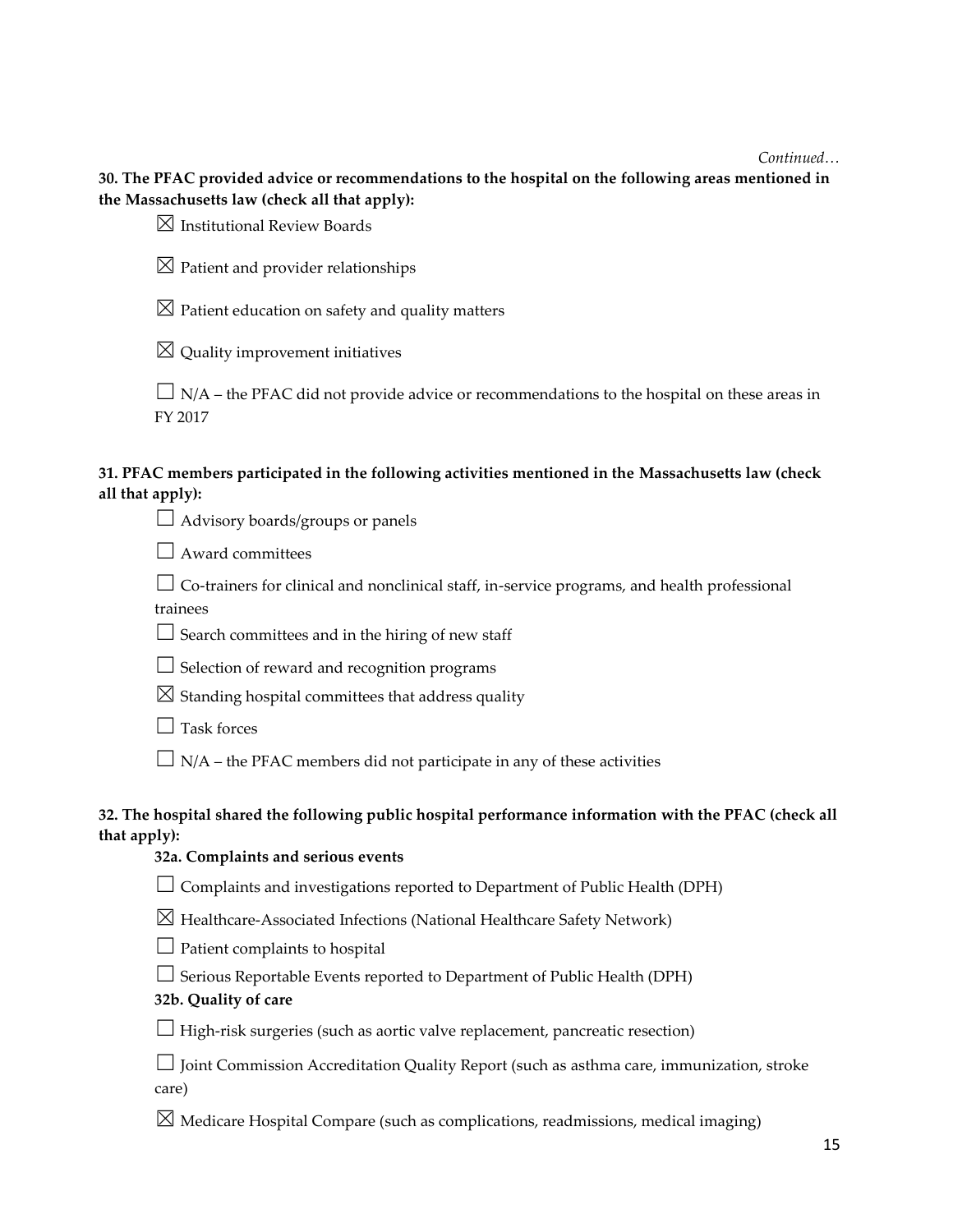$\Box$  Maternity care (such as C-sections, high risk deliveries)

**32c. Resource use, patient satisfaction, and other**

 $\Box$  Inpatient care management (such as electronically ordering medicine, specially trained doctors for ICU patients)

 $\boxtimes$  Patient experience/satisfaction scores (eg. HCAHPS - Hospital Consumer Assessment of Healthcare Providers and Systems)

 $\Box$  Resource use (such as length of stay, readmissions)

 $\Box$  Other (Please describe:  $\Box$ 

 $\Box$  N/A – the hospital did not share performance information with the PFAC – **Skip to #35** 

**33. Please explain why the hospital shared only the data you checked in Q 32 above:**

Limited number of meetings and time with the PFAC prevented sharing of other data and information.

**\_\_\_\_\_\_\_\_\_\_\_\_\_\_\_\_\_\_\_\_\_\_\_\_\_\_\_\_\_\_\_\_\_\_\_\_\_\_\_\_\_\_\_\_\_\_\_\_\_\_\_\_\_\_\_\_\_\_\_\_\_\_\_\_\_\_\_\_\_\_\_\_\_\_\_\_\_\_\_\_\_\_\_\_\_\_**

**34. Please describe how the PFAC was engaged in discussions around these data in #32 above and any resulting quality improvement initiatives:**

PFAC members provided hospital staff with feedback on readmission strategies as well as observation status.

**\_\_\_\_\_\_\_\_\_\_\_\_\_\_\_\_\_\_\_\_\_\_\_\_\_\_\_\_\_\_\_\_\_\_\_\_\_\_\_\_\_\_\_\_\_\_\_\_\_\_\_\_\_\_\_\_\_\_\_\_\_\_\_\_\_\_\_\_\_\_\_\_\_\_\_\_\_\_\_\_\_\_\_\_\_\_**

**35. The PFAC participated in activities related to the following state or national quality of care initiatives (check all that apply):** 

**35a. National Patient Safety Hospital Goals**

- $\boxtimes$  Identifying patient safety risks
- $\Box$  Identifying patients correctly
- $\boxtimes$  Preventing infection
- $\Box$  Preventing mistakes in surgery
- $\Box$  Using medicines safely

 $\Box$  Using alarms safely

### **35b. Prevention and errors**

 $\boxtimes$  Care transitions (e.g., discharge planning, passports, care coordination, and follow up between care settings)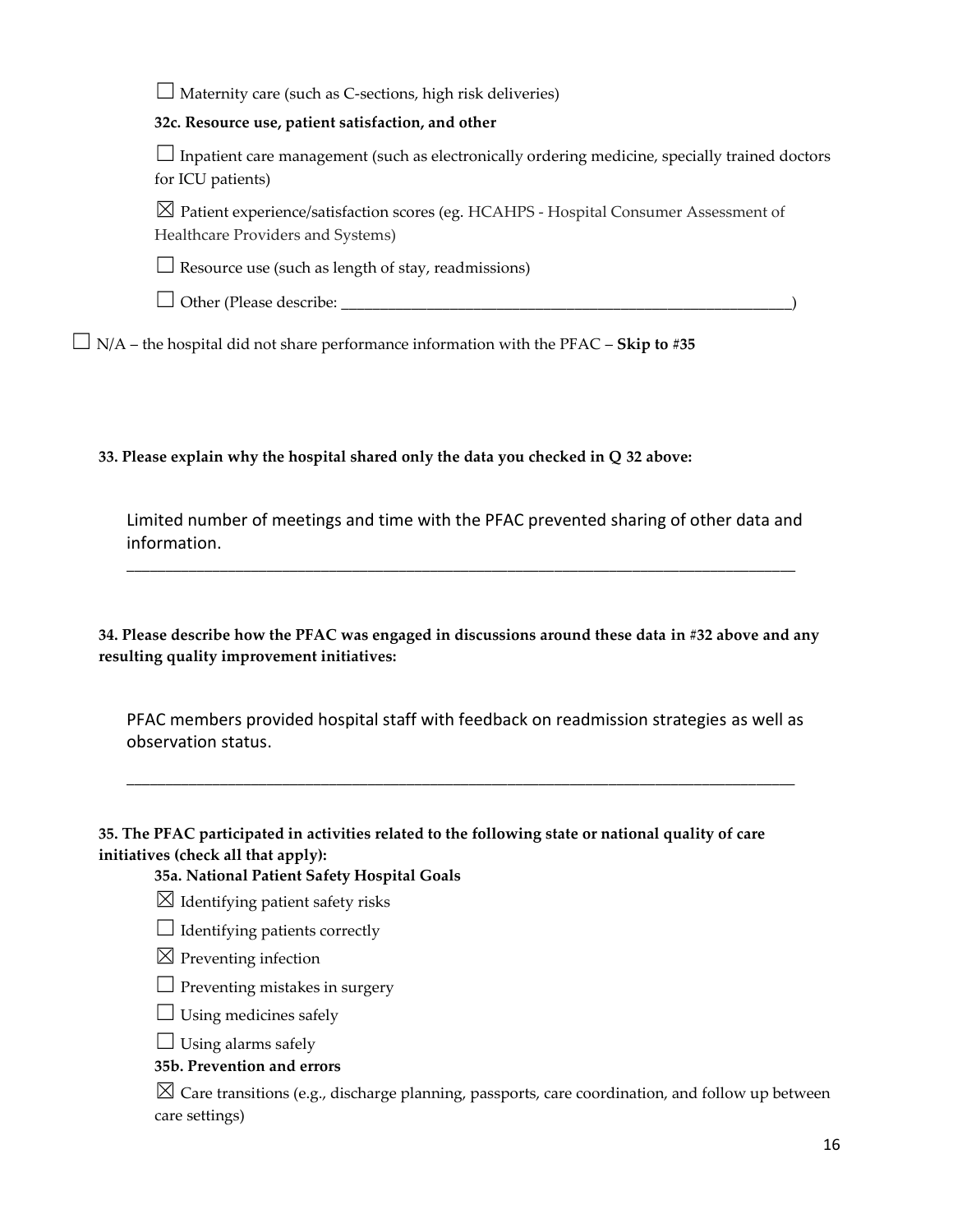| $\boxtimes$ Checklists                                                                                                                                     |
|------------------------------------------------------------------------------------------------------------------------------------------------------------|
| Electronic Health Records-related errors<br>Hand-washing initiatives                                                                                       |
| Human Factors Engineering<br>Fall prevention                                                                                                               |
| Team training<br>Safety<br>35c. Decision-making and advanced planning<br>$\boxtimes$ End of life planning (e.g., hospice, palliative, advanced directives) |
| $\boxtimes$ Health care proxies                                                                                                                            |
| Improving information for patients and families                                                                                                            |
| Informed decision making/informed consent                                                                                                                  |
| 35d. Other quality initiatives<br>Disclosure of harm and apology                                                                                           |
| $\boxtimes$ Integration of behavioral health care<br>Rapid response teams                                                                                  |
| $\rm N/A$ – the PFAC did not work in quality of care initiatives                                                                                           |
| 36. Were any members of your PFAC engaged in advising on research studies?<br>Yes<br>$\boxtimes$ No – Skip to #40 (Section 6)                              |
| 37. In what ways are members of your PFAC engaged in advising on research studies? Are they:<br>Educated about the types of research being conducted       |
| Involved in study planning and design                                                                                                                      |
| Involved in conducting and implementing studies                                                                                                            |
| Involved in advising on plans to disseminate study findings and to ensure that findings are<br>communicated in understandable, usable ways                 |
| I produced in policy decisions about how begins all researchers engage with the PEAC (e.g. the                                                             |

 $\Box$  Involved in policy decisions about how hospital researchers engage with the PFAC (e.g. they work on a policy that says researchers have to include the PFAC in planning and design for every study)

## **38. How are members of your PFAC approached about advising on research studies?**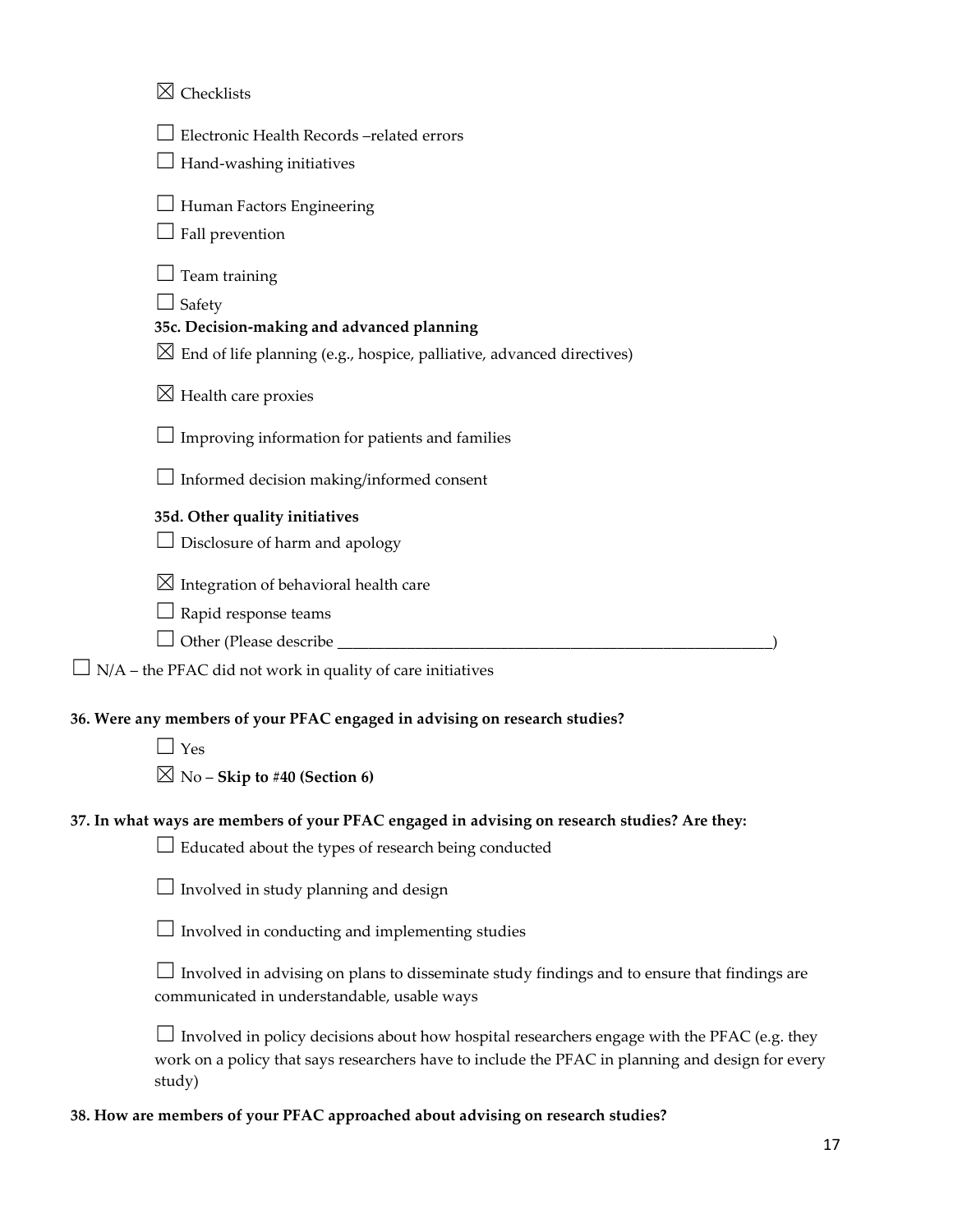| Researchers contact the PFAC                                                                                        |
|---------------------------------------------------------------------------------------------------------------------|
| Researchers contact individual members, who report back to the PFAC<br>$\Box$ Other (Please describe below in #38a) |
| $\boxtimes$ None of our members are involved in research studies                                                    |
| 38a. If other, describe:                                                                                            |
|                                                                                                                     |
|                                                                                                                     |
| 39. About how many studies have your PFAC members advised on?                                                       |
| $\Box$ 1 or 2                                                                                                       |
| $\Box$ 3-5                                                                                                          |
| $\Box$ More than 5                                                                                                  |
| $\boxtimes$ None of our members are involved in research studies                                                    |

## **Section 7: PFAC Annual Report**

**We strongly suggest that all PFAC members approve reports prior to submission.** 

**40. The following individuals approved this report prior to submission (list name and indicate whether staff or patient/family advisor):** 

**\_\_**Kathy Schuler Vice President Patient Care, CNO**\_\_\_\_\_\_\_\_\_\_\_\_\_\_\_\_\_\_\_\_\_\_\_\_\_\_\_\_\_\_\_\_\_\_\_\_\_\_\_\_\_\_**

**41. Describe the process by which this PFAC report was completed and approved at your institution (choose the best option).**

**\_\_\_\_\_\_\_\_\_\_\_\_\_\_\_\_\_\_\_\_\_\_\_\_\_\_\_\_\_\_\_\_\_\_\_\_\_\_\_\_\_\_\_\_\_\_\_\_\_\_\_\_\_\_\_\_\_\_\_\_\_\_\_\_\_\_\_\_\_\_\_\_\_\_\_\_\_\_\_\_\_\_\_\_\_\_**

☐ Collaborative process: staff and PFAC members both wrote and/or edited the report

☐ Staff wrote report and PFAC members reviewed it

 $\boxtimes$  Staff wrote report

☐ Other (Please describe: \_\_\_\_\_\_\_\_\_\_\_\_\_\_\_\_\_\_\_\_\_\_\_\_\_\_\_\_\_\_\_\_\_\_\_\_\_\_\_\_\_\_\_\_\_\_\_\_\_\_\_\_\_\_\_\_\_\_)